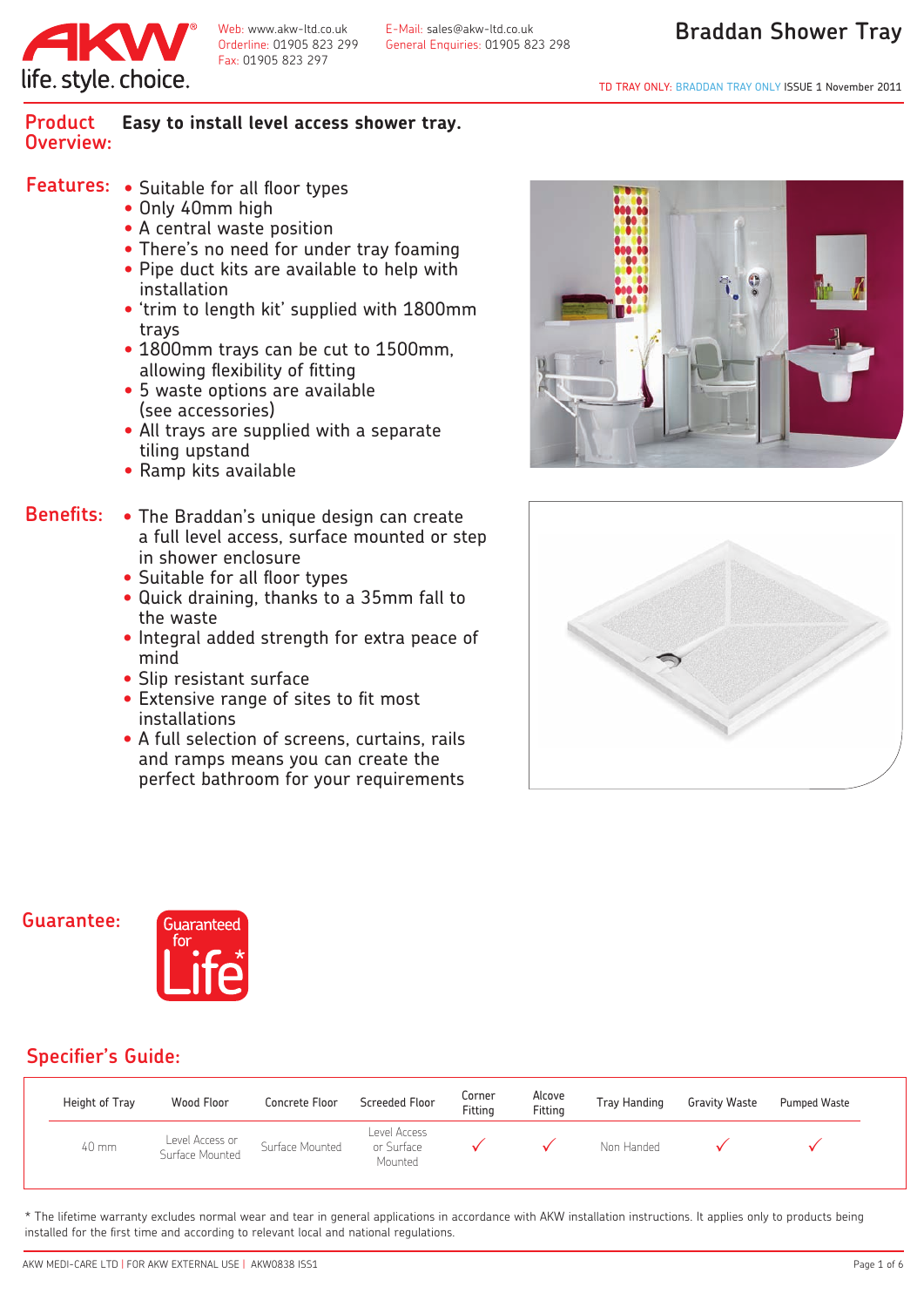

TD TRAY ONLY: BRADDAN TRAY ONLY ISSUE 1 November 2011

#### **Product Specification:**

- Only 40mm high
- 35mm fall to the waste
- 18 stock sizes available
- Made from GRP with slip resistant surface finish

#### **Product Code:**

| <b>Codes</b> | <b>Description</b>            |
|--------------|-------------------------------|
| 16522        | Braddan 800 x 800 tray only   |
| 16470        | Braddan 820 x 820 tray only   |
| 16472        | Braddan 900 x 900 tray only   |
| 16000        | Braddan 1000 x 700 tray only  |
| 16528        | Braddan 1000 x 800 tray only  |
| 16071        | Braddan 1000 x 1000 tray only |
| 16360        | Braddan 1200 x 650 tray only  |
| 16006        | Braddan 1200 x 700 tray only  |
| 16012        | Braddan 1200 x 760 tray only  |
| 16045        | Braddan 1200 x 820 tray only  |
| 16520        | Braddan 1200 x 900 tray only  |
| 16013        | Braddan 1300 x 700 tray only  |
| 16050        | Braddan 1300 x 820 tray only  |
| 16022        | Braddan 1420 x 700 tray only  |
| 16058        | Braddan 1420 x 820 tray only  |
| 16495        | Braddan 1500 x 700 tray only  |
| 16028        | Braddan 1700 x 700 tray only  |
| 16039        | Braddan 1800 x 700 tray only  |
| 16065        | Braddan 1800 x 820 tray only  |

Braddan trays are also available in a selection of gravity and pumped waste kits.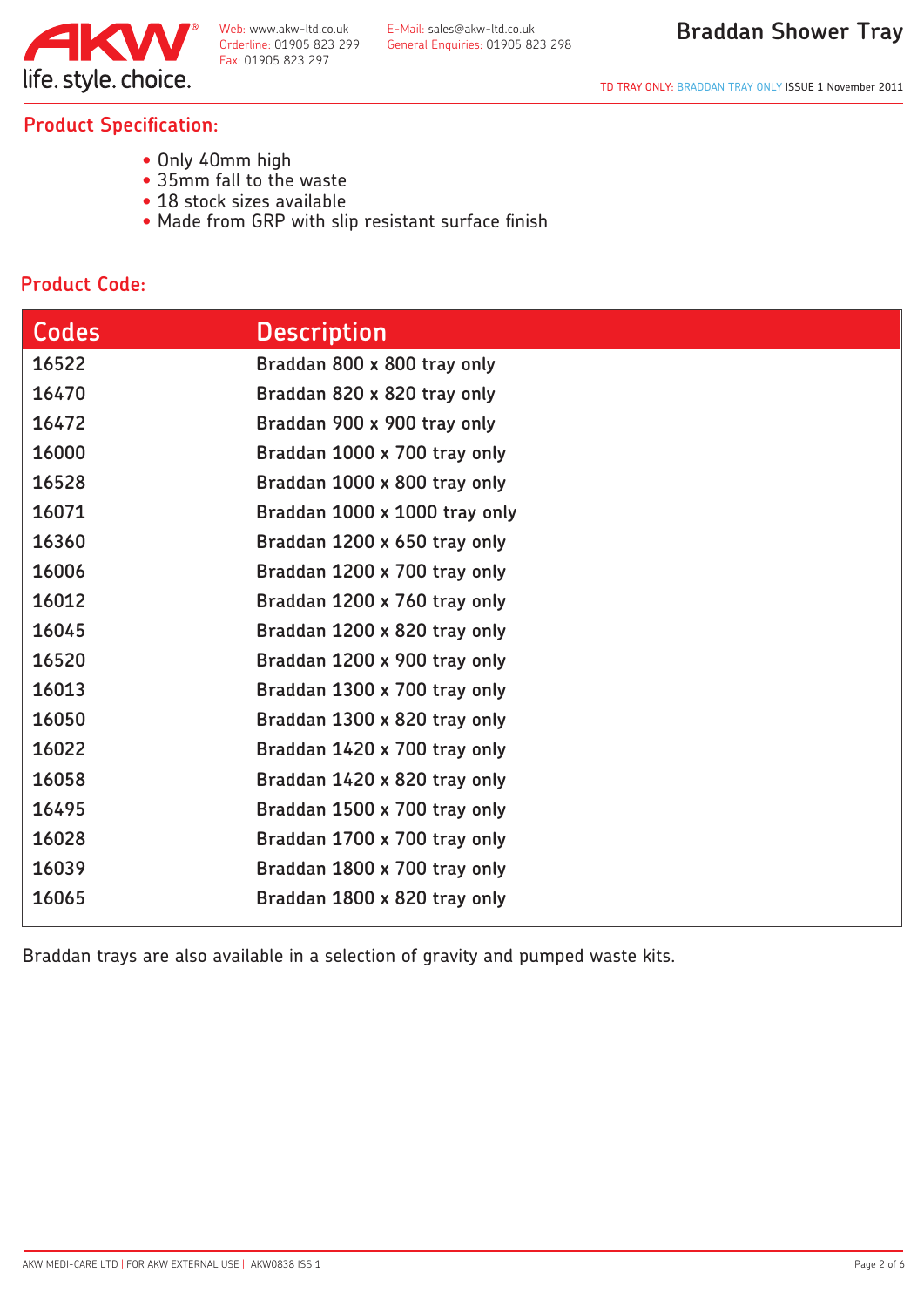

Web: www.akw-ltd.co.uk E-Mail: sales@akw-ltd.co.uk<br>Orderline: 01905 823 299 General Enguiries: 01905 82 Fax: 01905 823 297 Former only code: 21000

Orderline: 01905 823 299 General Enquiries: 01905 823 298

#### **Braddan Shower Tray**

TD TRAY ONLY: BRADDAN TRAY ONLY ISSUE 1 November 2011

 $143mm$ 

#### Braddan – 800 x 800

Compatible Level Best® Compatible Standard glass shower screens:

shower screens:

H HF M

#### GA**GB**

shower screens: E HF M

Compatible Silverdale®  $E_{\parallel}$ 

Compatible Sliding shower screens:



# Braddan – 820 x 820

Compatible Level Best® Compatible Standard glass shower screens:

shower screens:



H HF

Compatible Silverdale® shower screens:



Compatible Sliding shower screens:



# Braddan – 900 x 900

Compatible Level Best® Compatible Standard glass shower screens:

shower screens:



<sup>E</sup> HF

<sup>E</sup> <sup>H</sup> HF M

Compatible Sliding

Compatible Silverdale® shower screens:

shower screens:  $SE$   $SM$ 

# Braddan – 1000 x 700

Compatible Level Best® glass shower screens: Compatible Standard



 $E$   $H$   $M$ 

shower screens:

Compatible Silverdale® shower screens:





800mm 400mm 800mm SE SM Tray with gravity waste code: 16522W<br>Tray with upward pump waste code: 16523W<br>Tray with upward pump waste code: 16523W



Tray with gravity waste code: 16470W Tray with upward pump waste code: 16471 Tray only code: 16470



Tray with gravity waste code: 16472W Tray with upward pump waste code: 16473 Tray only code: 16472



Tray with gravity waste code: 16000W Tray with upward pump waste code: 16083 Tray only code: 16000



Tray with gravity waste code: 16528W Tray with upward pump waste code: 16529 Tray only code: 16528

Braddan – 1000 x 800

Compatible Level Best® glass shower screens: Compatible Standard shower screens:



Compatible Silverdale® shower screens:



Compatible Sliding shower screens:

 $H = M$ 

H HF M SM

 $H$ 

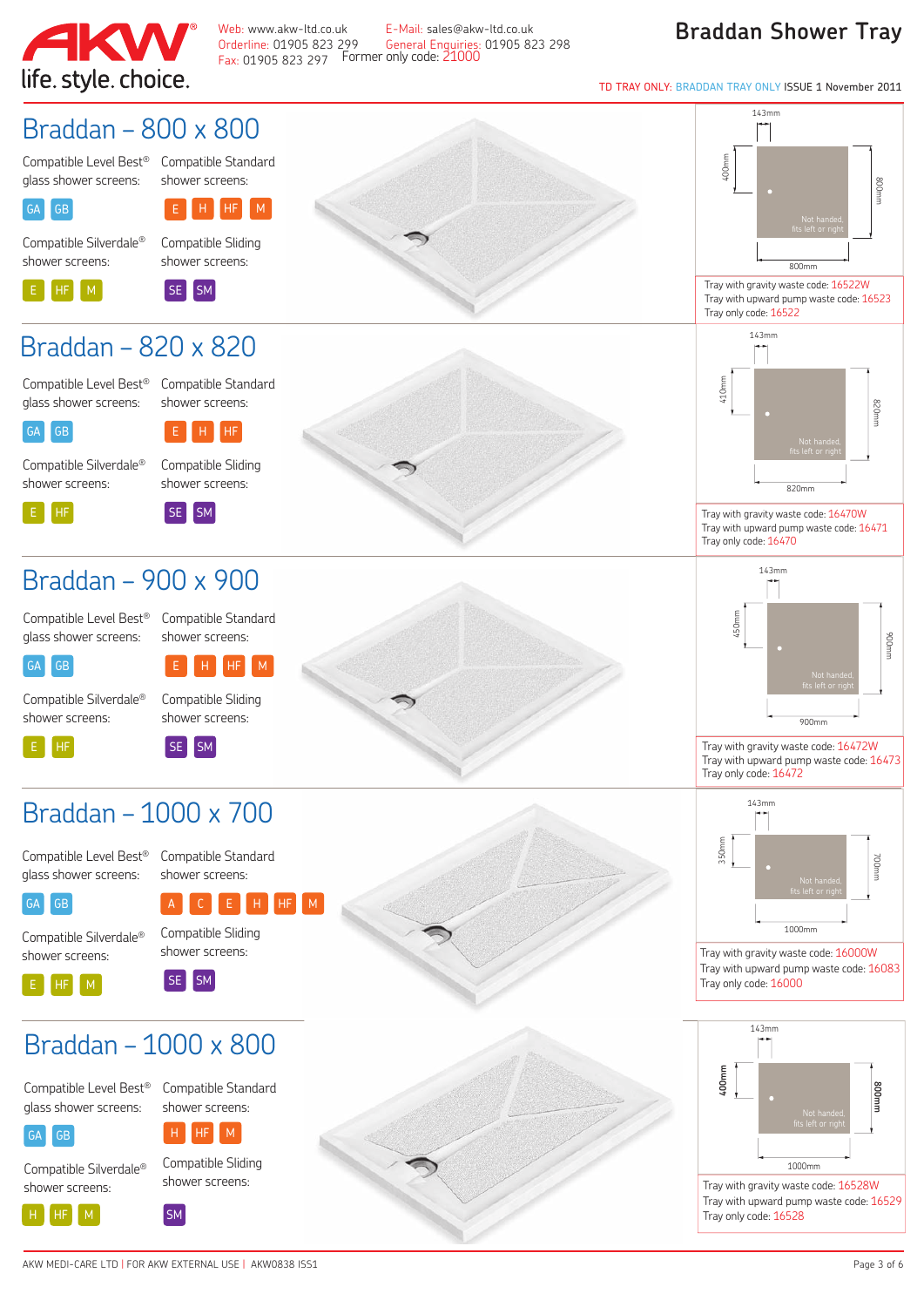

Fax: 01905 823 297

Web: www.akw-ltd.co.uk E-Mail: sales@akw-ltd.co.uk<br>Orderline: 01905 823 299 General Enguiries: 01905 82 Orderline: 01905 823 299 General Enquiries: 01905 823 298

#### **Braddan Shower Tray**

TD TRAY ONLY: BRADDAN TRAY ONLY ISSUE 1 November 2011

#### Braddan – 1000 x 1000

Compatible Level Best® Compatible Standard glass shower screens:

shower screens:



 $BF$   $C$   $E$ Compatible Sliding H HF M







143mm 500mm 1000mm 1000mm 1000mm

Tray with gravity waste code: 16071W Tray with upward pump waste code: 16168 Tray only code: 16071



Tray with gravity waste code: 16360W Tray with upward pump waste code: 16361 Tray only code: 16360



Tray with gravity waste code: 16006W Tray with upward pump waste code: 16090 Tray only code: 16006



Tray with gravity waste code: 16012W Tray with upward pump waste code: 16175 Tray only code: 16012 Not suitable for use with standard screens when fitted with a pipe duct kit



Tray with gravity waste code: 16045W Tray with upward pump waste code: 16135 Tray only code: 16045

# Braddan – 1200 x 650

Compatible Level Best® Compatible Standard glass shower screens:



Compatible Silverdale®

<sup>C</sup> <sup>H</sup> HF Compatible Sliding K | M | N

shower screens:  $H_F$   $M$   $N$ 

GA GB

GA GB

í

j

shower screens:

í

shower screens: SE SJ SM SN SU SX

shower screens:

# Braddan – 1200 x 700

Compatible Level Best® glass shower screens:

Compatible Standard shower screens: A B C D E

H HF M N X

Compatible Silverdale® shower screens:

Compatible Sliding shower screens:

#### A E HF M N **SE** SJ SM SN SU SX SY

# Braddan – 1200 x 760

Compatible Level Best® glass shower screens:

A E HF M N

Compatible Standard shower screens:

Compatible Silverdale® <sup>A</sup> <sup>B</sup> <sup>C</sup> <sup>D</sup> <sup>E</sup> <sup>H</sup> HF K M N X

ŕ

Compatible Sliding shower screens:

SE SJ SM SN SU SX

# $Braddan - 1200 \times 820$



Compatible Standard shower screens:

 $B$   $C$   $E$   $H$ 

SE SJ SM SN SU SX SY

Compatible Silverdale® shower screens:

E HF M N

Compatible Sliding shower screens: j

AKW MEDI-CARE LTD | FOR AKW EXTERNAL USE | AKW0838 ISS1 Page 4 of 6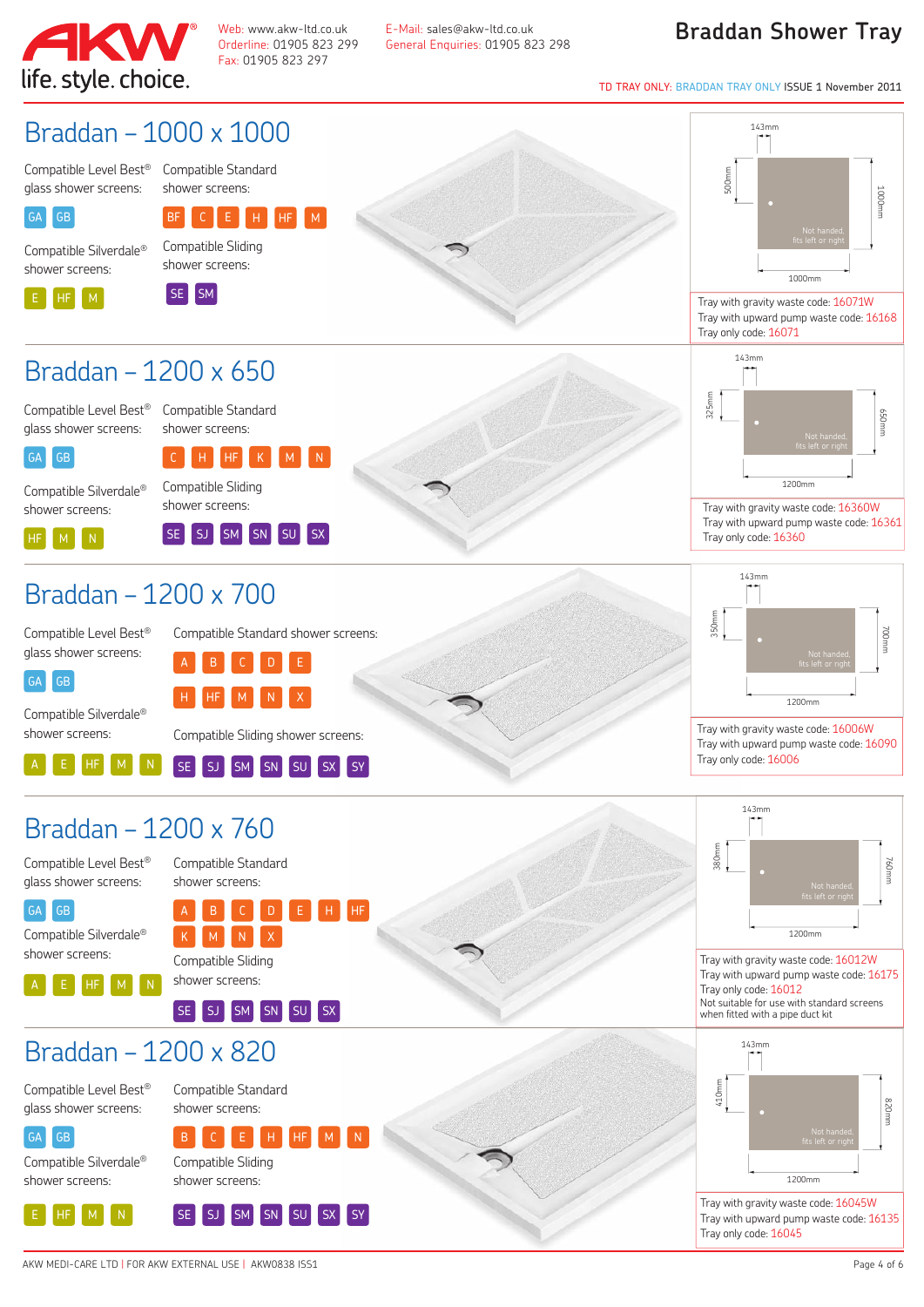

Web: www.akw-ltd.co.uk E-Mail: sales@akw-ltd.co.uk<br>Orderline: 01905 823 299 General Enguiries: 01905 82 Fax: 01905 823 297

Orderline: 01905 823 299 General Enquiries: 01905 823 298

#### **Braddan Shower Tray**

TD TRAY ONLY: BRADDAN TRAY ONLY ISSUE 1 November 2011



#### Braddan – 1300 x 820

Compatible Level Best® glass shower screens:

Compatible Standard shower screens:

GA GB

j

Compatible Silverdale® shower screens:

E HF M N

C E H HF J M N U X Y

Compatible Sliding shower screens: j

 $SSE$   $SJ$   $S M$   $S N$   $SU$   $S X$   $S Y$ 

Compatible Standard shower screens:

B H HF J K N

# Braddan – 1420 x 700

Compatible Level Best® glass shower screens:



Compatible Silverdale®





U X Y

SE SJ SM SN SU SX SY

Compatible Standard shower screens:

B H HF J K N



Tray only code: 16050

143mm

410

mm

Tray with gravity waste code: 16022W Tray with upward pump waste code: 16109 Tray only code: 16022

1300mm

Tray with gravity waste code: 16050W Tray with upward pump waste code: 16141



Compatible Level Best® glass shower screens:



Compatible Silverdale® shower screens:



Compatible Sliding shower screens: SE SJ SM SN SX SY



Tray with gravity waste code: 16058W Tray with upward pump waste code: 16150 Tray only code: 16058

j

 $U$  X

820

700

900mm

mm

mm

700

mm